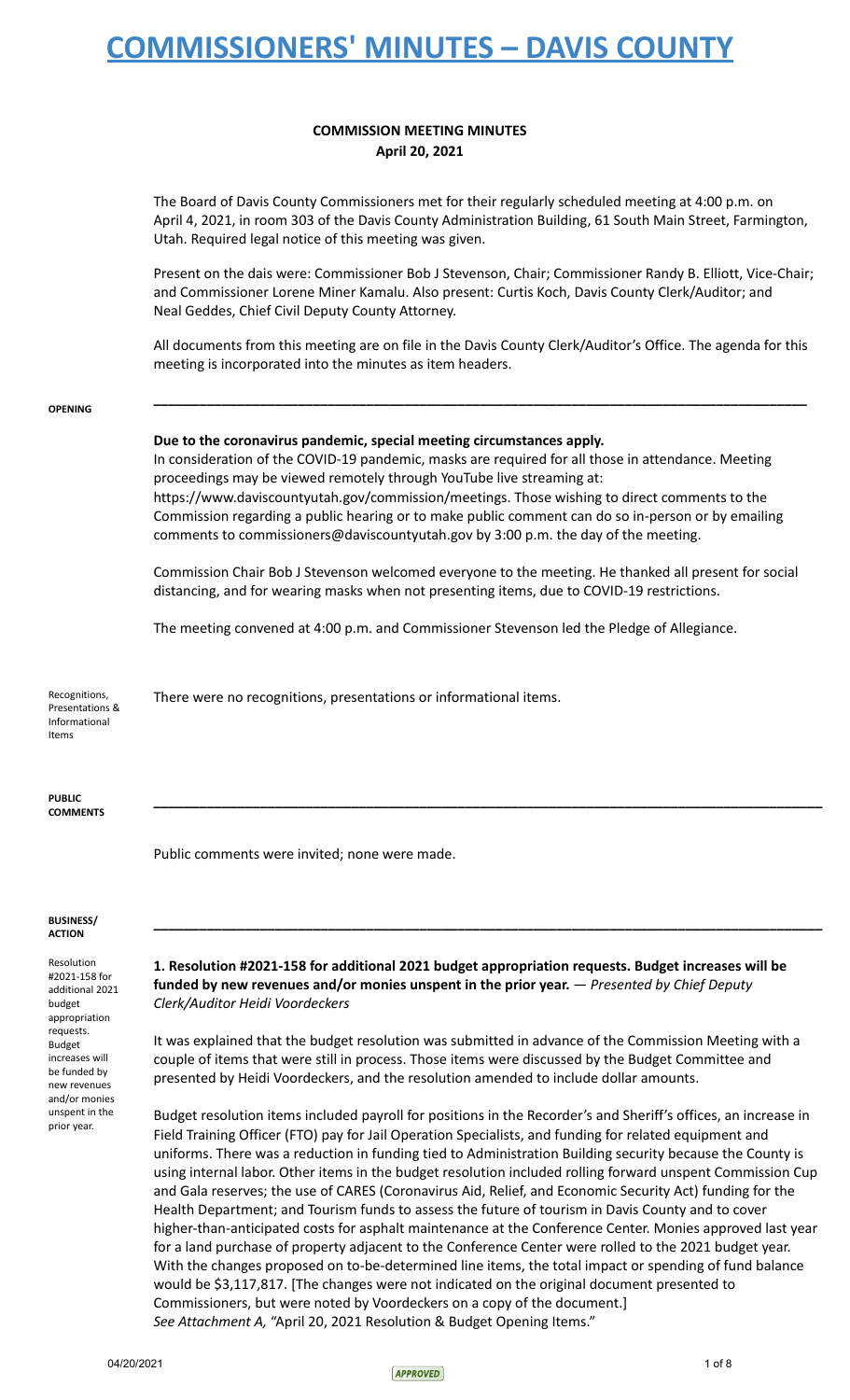Commissioner Stevenson opened the Public Hearing. Comments were invited but none were made.

A motion was made to close the Public Hearing and to approve the resolution for the additional 2021 Budget as presented.

> Motion to Approve: Com. Kamalu Seconded: Com. Elliott All voted Aye

### *Animal Care*

| Amendment<br>#2016-233-D to<br>agreement with<br>Fruit Heights to<br>provide animal<br>services                                                                       | 2. Amendment #2016-233-D to Interlocal Cooperation Agreement with Fruit Heights City to provide<br>animal services - Presented by Davis County Animal Care Deputy Director Ashleigh Young<br>The contract period is 01/01/2021 to 12/31/2021. The receivable amount is \$19,507.65.                                          |
|-----------------------------------------------------------------------------------------------------------------------------------------------------------------------|------------------------------------------------------------------------------------------------------------------------------------------------------------------------------------------------------------------------------------------------------------------------------------------------------------------------------|
| Amendment<br>#2016-235-E to<br>agreement with<br>Sunset City for<br>animal services                                                                                   | 3. Amendment #2016-235-E to Interlocal Cooperation Agreement with Sunset City for animal services -<br>Presented by Davis County Animal Care Deputy Director Ashleigh Young<br>The contract period is $01/01/2021$ to $12/31/2021$ . The receivable amount is \$35,396.29.                                                   |
| Agreement<br>#2021-159 with<br>Heather Smith<br>for vendor<br>booth space at<br><b>Best Doggone</b><br>Day! event                                                     | 4. Agreement #2021-159 with Heather Smith for vendor booth space at Best Doggone Day! event -<br>Presented by Davis County Animal Care Deputy Director Ashleigh Young                                                                                                                                                        |
|                                                                                                                                                                       | An agreement was introduced for Davis County Animal Care to have free booth space at an adoption event<br>on May 15. The event fee for the "Best Doggone Day!" was waived to allow Animal Care to present<br>adoptable dogs and cats.                                                                                        |
| Memo of<br>Understanding<br>#2021-160 with<br><b>Weber State</b><br>University to<br>partner with<br>WSU on<br>projects with<br>individual<br>students and<br>classes | 5. Memo of Understanding #2021-160 with Weber State University to partner with Weber State on<br>projects with individual students and classes - Presented by Davis County Animal Care Deputy Director<br>Ashleigh Young                                                                                                     |
|                                                                                                                                                                       | A Memo of Understanding with Weber State University was presented. Animal Care staff would like to<br>attend outreach events and recruit volunteers for programs at Animal Care of Davis County. The agreement<br>period is 07/01/2021 to 06/30/2022. There are no fees associated with the MOU.                             |
|                                                                                                                                                                       | Ashleigh Young, who was recently appointed as Animal Care Deputy Director, was invited to introduce<br>herself. She moved to Utah from Oregon. She has been involved in animal welfare for the last 10 years, and<br>this is the third shelter where she has worked.                                                         |
| Attorney's<br>Office                                                                                                                                                  |                                                                                                                                                                                                                                                                                                                              |
| Grant<br>Application<br>#2021-157 to<br>Utah Office for<br>Victims of<br>Crime (UOVC)                                                                                 | 6. Ratification of Grant Application #2021-157 to Utah Office for Victims of Crime (UOVC). Victims of<br>Crime Act (VOCA) is the only federal grant program supporting direct assistance services to victims and<br>survivors $(Atty)$ - Presented by Legal Secretary Kelly Petersen-Hammer                                  |
|                                                                                                                                                                       | Commissioners were asked to ratify a Victims of Crime Act (VOCA) grant application for the Attorney's<br>Office. The primary purpose of the VOCA grant program is to extend and enhance services to crime victims<br>and crime survivors. It also helps provide training to advocates. Victim advocates for Davis County are |

Shauna Haacke, Ranae Hart, and Lorraine Hansen. The amount asked for in the first year of the grant, \$111,586.19, is a 10 percent reduction from the year before; of that amount, \$108,882.05 goes to wages and benefits and \$2,704.14 is for training. The second year's request of \$94,848.26 is an additional 15 percent reduction; of that amount, \$92,144.12 will go to wages and \$2,704.14 to training. The contract period is 07/01/2021 to 06/30/2023. The total receivable amount is \$206,434.45.

Gratitude was expressed for the advocates and the important role they play in Davis County. They assist with many of the processes of the criminal justice system, and people would be lost without them.

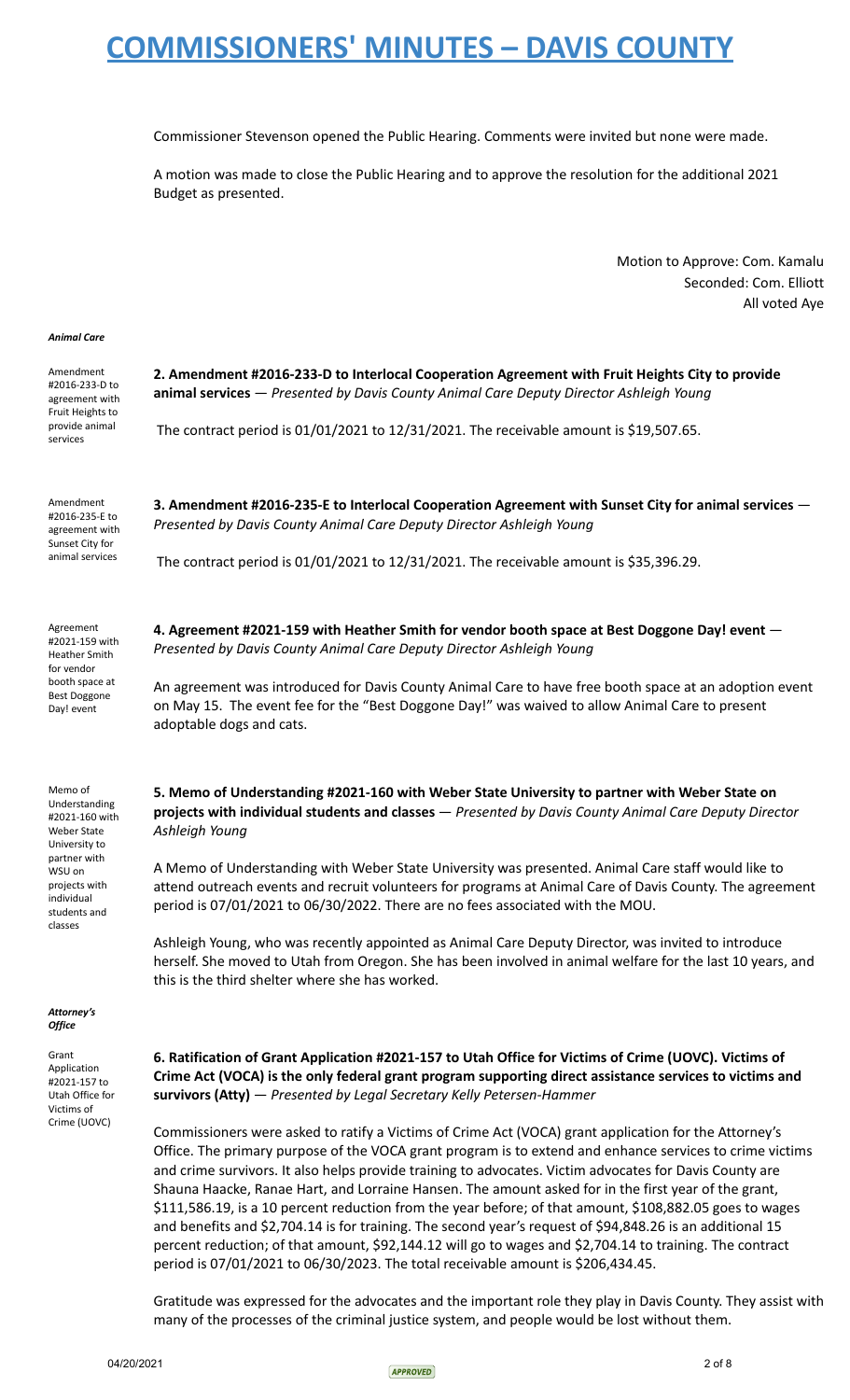Grant Application #2021-156 to Utah Office for Victims of Crime (UOVC) for CJC

**7. Ratification of Grant Application #2021-156 to Utah Office for Victims of Crime (UOVC).for Victims of** Crime Act (VOCA) to support direct assistance services to victims and survivors of all types of crimes (CJC) — *Presented by Children's Justice Center Director Tanya Perkins*

A request was made for the Commission to ratify a grant application to the Utah Office for Victims of Crime (UOVC) for the Children's Justice Center (CJC). This VOCA grant is for the Victim Services position, filled by Julie Stephenson. The Victim Services Coordinator provides critical services to the families, children, and caregivers that come into the CJC. Those services include crisis intervention, information, and referral case coordination. Stephenson also serves as coordinator of a multi-disciplinary team made up of detectives, case workers, prosecutors, mental health and medical providers, and CJC staff.

Tanya Perkins said the CJC was asked to cut the amount asked for in the application by 5 percent the first year of the grant, and an additional 15 percent for the second year. The amount applied for is \$28,467.79 in Year 1, and \$27,602.43 in Year 2. The match requirement for Year 1 will be \$7,262.80, and for Year 2 it will be \$6,984, which is for 601 hours for the Victim Services Coordinator, for fringe benefits and salary, supplies for parent packets, and for training. Perkins is going to provide 100 match hours so the grant can pay for her training as well. It is not anticipated that the funding cuts will require the County to come up with more funds for the salary and benefit amounts. Reductions will be made to training and supplies. It is believed that, if needed, the CJC's Friends Board can help make up the difference. The contract period is 07/01/2021 to 06/30/2023. The amount is \$56,070.22.

Commissioners expressed gratitude to the special team at the Children's Justice Center.

#### *Clerk/Auditor*

Agreement #2021-161 with The Master's Touch, LLC to prepare and distribute print and electronic Valuation Notices to property owners

#### *Commission*

Donation #2021-162 to Davis Education Foundation to provide funding for 10 high school Safe Night Graduation Parties

#### *DCHA*

Certification #2020-151-A to U.S. Dept. of HUD by State of Local Official of Public Health Authority (PHA) Plans Consistency with the Consolidated Plan

**8. Agreement #2021-161 with The Master's Touch, LLC to prepare and distribute print and electronic Valuation Notices to property owners** — *Presented by Davis County Chief Deputy Clerk/Auditor Heidi Voordeckers*

The County put together a Request For Quote (RFQ) for Valuation Notice services, to do both print and digital copy, as the transition is made to online access for property owners. The resulting agreement with The Master's Touch, LLC, to prepare and distribute print and electronic Valuation Notices, was presented. The contract period is 04/20/2021 to 12/31/2024. The payable amount is \$15,180 per year based on a parcel count of approximately 110,000.

## **9. Donation #2021-162 to Davis Education Foundation to provide funding for 10 high school Safe Night Graduation Parties** — *Presented by Commissioner Elliott*

A donation was made to the Davis Education Foundation for Safe Night Graduation Parties, which provide safe environments for graduation celebrations for all high schools in the County. Funds will be used to secure facility rentals, and to pay for custodial costs, food, etc. The Commission has donated to Safe Night Graduation Parties for several years from Commissioners' Cup funds. There are no beginning or ending contract dates. The payable amount is \$5,000.

**10. Certification #2020-151-A to U.S. Dept. of HUD by State of Local Official of Public Health Authority (PHA) Plans Consistency with the Consolidated Plan** — *Presented by Trever Ward with Davis Community Housing Authority*

Trevor Ward presented information about the Davis Community Housing Authority's Five-Year Plan for the Public Health Authority (PHA) loans it receives from HUD (U.S. Department of Housing and Urban Development). In 2020, Davis Community Housing Authority spent \$350,000 beautifying its properties and making them safer for the community. Projects included putting fire suppression into a unit that wasn't accessible to fire trucks, painting and beautifying common areas, and porch and landing repair. Many of the agency's homes and properties were built between the 1970s and 1990s and need infrastructure repairs to asphalt, pavement, and common area flooring. Security cameras were installed, and a new maintenance vehicle was purchased to replace one that was more than seven years old with high mileage. Some exterior storage facilities that were damaged by wind are being replaced.

This year, which is Year 2 of the plan, approximately \$345,000 will be spent. Most of the money will be for

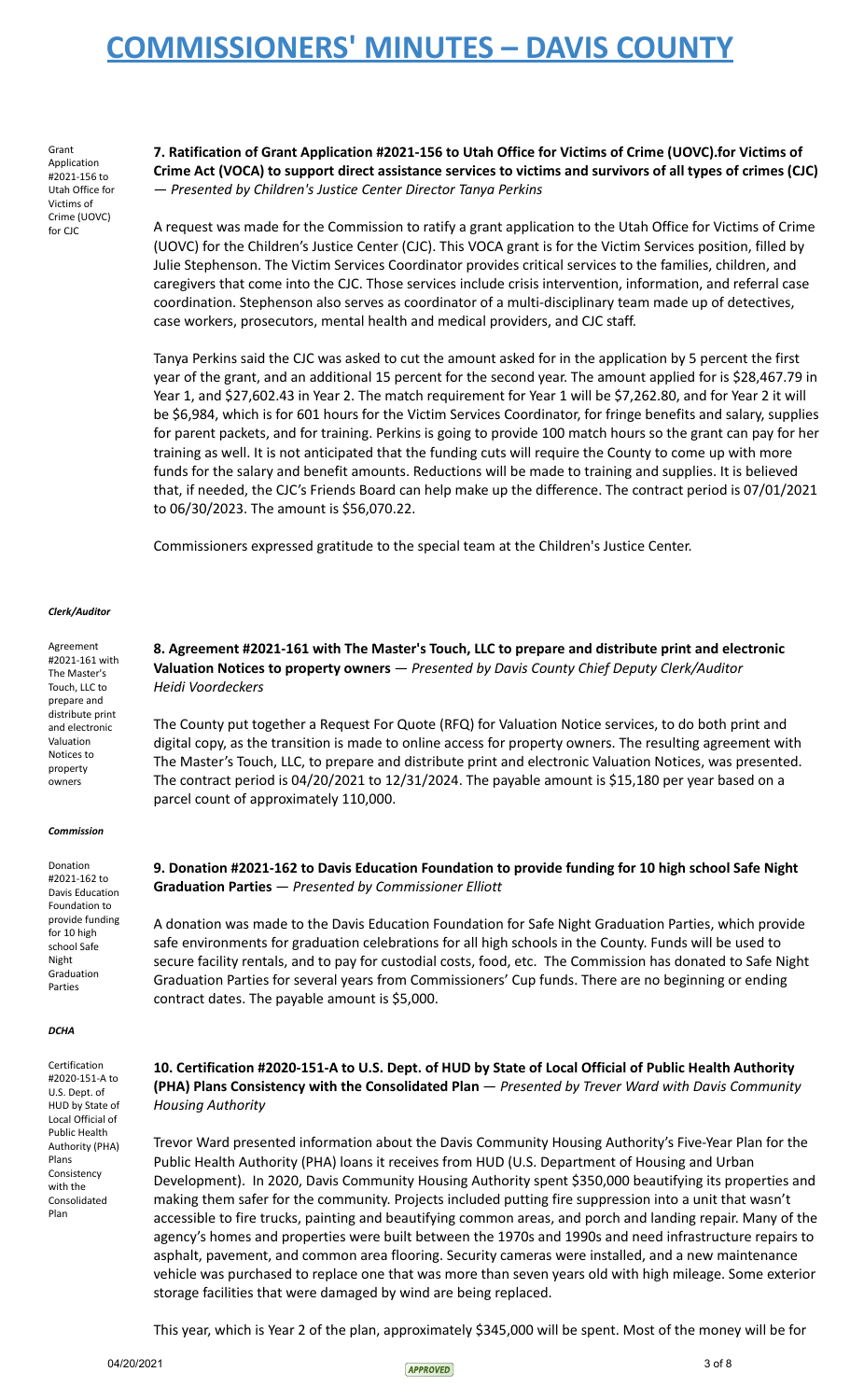revamping and beautifying kitchen and bathroom areas. State and National guidelines are followed, and bids are obtained for projects over \$50 000 with the RFP (Request for Proposal) done electronically through the State website. For Year 3, the agency will continue beautification efforts and working on infrastructure such as plumbing, flooring, and parking. Staff is looking forward to determine what repairs and replacement work will be needed in Year 4 and Year 5. Another replacement vehicle may be purchased in Year 5.

Davis Community Housing Authority is always looking for land and property within Davis County to house more individuals in need, and Ward asked that anybody who knows of land for sale contact the agency. Davis County is requiring cities to address affordable housing issues any chance they can.

Commissioner Kamalu said she toured examples of Davis Community Housing Authority properties throughout the County, and it was obvious that great pride was taken in the maintenance and upkeep.

Discussion was had about the difficulty and expense of finding properties, particularly with the appropriate zoning. In response to a question, Commissioners were informed that the Five-Year Plan is updated on a regular basis to address unexpected damages and needs.

*CED*

Authorize notice of sale #2021-163 of surplus real property - Tax ID 02-248-0001 11. Authorize notice of sale #2021-163 of surplus real property at Deuel Creek Place Subdivision, 627 East **200 South, Centerville, Tax ID 02-248-0001** — *Presented by Community and Economic Development Director Kent Andersen*

Commissioners were asked to authorize notice of sale of surplus real property for the Deuel Creek Place Subdivision. Each of the properties has a different minimum bid price, ranging from \$239,000 to \$244,000, which is essentially \$17 per square foot for lots measuring approximately one-third of an acre. The cost associated with this item is for noticing of the sale. The contract period is 04/20/2021 to 06/02/2021. The payable amount is \$250.

Discussion was had about contacting Davis Community Housing Authority regarding the sale of these properties; however, it was noted that zoning and density might be a concern as these properties were subdivided to be sold individually as single family lots.

Authorize notice of sale #2021-164 of surplus real property - Tax ID 02-248-0002 **12. Authorize notice of sale #2021-164 of surplus real property - Deuel Creek Place Subdivision 661 East 200 South, Centerville, Tax ID 02-248-0002** — *Presented by Community and Economic Development Director Kent Andersen*

The contract period is 04/20/2021 to 06/02/2021. The payable amount is \$250. [See Item 11 for discussion.]

Authorize notice of sale #2021-165 of surplus real property - Tax ID 02-248-0003

Agreement #2021-166 with Wasatch Front Regional Council for West Davis Corridor Market Study

**13. Authorize notice of sale #2021-165 of surplus real property - Deuel Creek Place Subdivision 709 East 200 South, Centerville, Tax ID 02-248-0003** — *Presented by Community and Economic Development Director Kent Andersen*

The contract period is 04/20/2021 to 06/02/2021. The payable amount is \$250. [See Item 11 for discussion.]

**14. Agreement #2021-166 with Wasatch Front Regional Council for West Davis Corridor Market Study** — *Presented by Community and Economic Development Director Kent Andersen*

The Commission was asked to approve Attachment D of an agreement with Wasatch Front Regional Council, which is a local government understanding and agreement for a transportation land use connection grant that the County applied for in cooperation with five cities. The grant was received and will be used for a market study for the West Davis Corridor. The payable amount for the study is \$161,000; \$150 000 of the total will be paid through the grant, and the remaining \$11,000 will be paid by the five partnering cities. Davis County's contribution is the coordinating staff.

Request #2021-167 for reappointments of the following to the Davis County Tourism

**15. Request #2021-167 for reappointments of the following to the Davis County Tourism and Tax Advisory Board (TTAB) - Terry Capener, Lagoon; Jansen Davis, Centerpoint Theatre; Kenny Gertge, Rush Funplex** — *Presented by Community and Economic Development Director Kent Andersen*

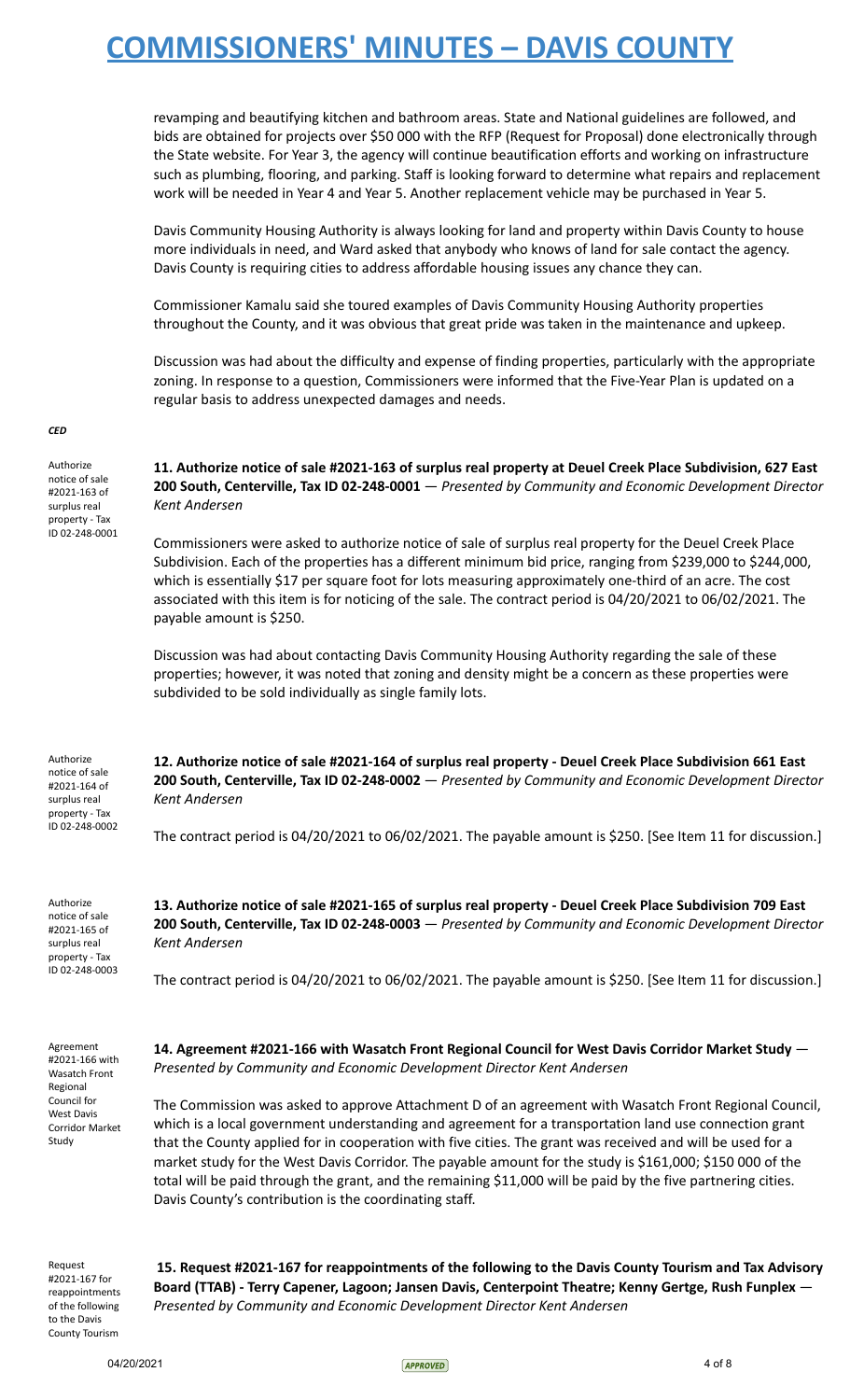and Tax Advisory Board (TTAB)

A request was made that the Commission reappoint the following people to Davis County Tourism and Tax Advisory Board, also known as (TTAB): Terry Capener from Lagoon; Jansen Davis from Centerpoint Theatre; and Kenny Gertge from Rush Funplex.

#### *Facilities*

Ratify agreement #2021-168 with Robert I. Merrill Co. for bathroom partition at Valley View Club House

**16. Ratify agreement #2021-168 with Robert I. Merrill Co. for installation of bathroom partition and grab bars at Valley View Club House** — *Presented by Facilities Director Lane Rose*

An agreement with Robert I. Merrill Co. was presented for ratification. The agreement is for the installation of a partition in the men's bathroom in the basement of Valley View Golf Course, which is part of a remodeling project. The payable amount is \$3,630.

Agreement #2021-169 with Great Basin Engineering Inc. for topographic and ALTA survey services for the Agriculture Heritage Center

### **17. Agreement #2021-169 with Great Basin Engineering Inc. for topographic and ALTA survey services for the Agriculture Heritage Center** — *Presented by Facilities Director Lane Rose*

An agreement with Great Basin Engineering, for a topographical and ALTA survey, was presented. This step will get the new Agricultural Heritage project underway by lining out utilities and showing how much grade and soil will be needed, which will help in the bidding process. Discussion was had about progress on the Agriculture Heritage Center. The property was an old dairy, and a Phase 1 property assessment is underway to make sure there's nothing on the ground. The contract period is 04/20/2021 to 07/16/2021. The payable amount is \$3,900.

**18. Ratify assignment agreement #2019-631-A for FundRacer Events LLC to EMSG Food Services — name**

A request was made for ratification of an assignment agreement. The agreement is not for a change of providers, but to recognize that the name of the Valley View Golf Course food services provider is changing

**change food services at Valley View Golf Course** — *Presented by Commissioner Stevenson*

#### *Golf Courses*

 $D \rightarrow \text{F} \rightarrow \text{F}$ 

| παιπγ            |
|------------------|
| assignment       |
| agreement        |
| #2019-631-A      |
| for name         |
| change to        |
| <b>FMSG Food</b> |
| Services         |
|                  |

#### *Health Dept.*

Amendment #2020-458-A with Utah Dept. of Health updating CDC grant periods for Tobacco Contract

Agreement #2021-170 with Accela for continued software licenses and subscriptions for Environmental Health

# **19. Amendment #2020-458-A with Utah Dept. of Health updating the CDC grant periods for the Tobacco**

**Contract** — *Presented by Commissioner Kamalu*

from FundRacer Events LC to EMSG Food Services.

An amendment with the Utah Department of Health was presented on behalf of Health Community Service. It is Amendment 1 to the Tobacco Contract, updating the Center for Disease Control (CDC) grant periods. The contract period is 07/01/2020 to 06/30/2021. There is no change in the financial information.

## **20. Agreement #2021-170 with Accela for continued software licenses and subscriptions for Environmental Health** — *Presented by Commissioner Kamalu*

An agreement with Accela was presented on behalf of Health Environmental Services. The agreement is for continued software licenses and subscriptions. The contract period is 06/01/2021 to 05/31/2022. The payable amount is \$28,029.08.

Commissioner Kamalu said it was important to point out that the Health Department has continued its regular work throughout the pandemic. They are doing well, and she is grateful for them.

### *Library*

Agreement #2021-171 with Creative Empire, LLC dba Mango Languages for language learning database

## **21. Agreement #2021-171 with Creative Empire, LLC dba Mango Languages for language learning database** — *Presented by Library Deputy Director Ellen Peterson*

A contract renewal with Mango Languages was introduced. Mango Languages is the language database used at Davis County libraries for learning different languages. There are 73 world languages and 21 different ESL (English as a Second Language) courses people can take. Those who use the program learn how to speak and read the languages through listening, reading, and speaking activities. The contract period is 04/20/2021 to 03/31/2022. The payable amount is \$14,152.

Commissioner Kamalu praised Ellen Peterson, who has only been a deputy director for a short time, but has

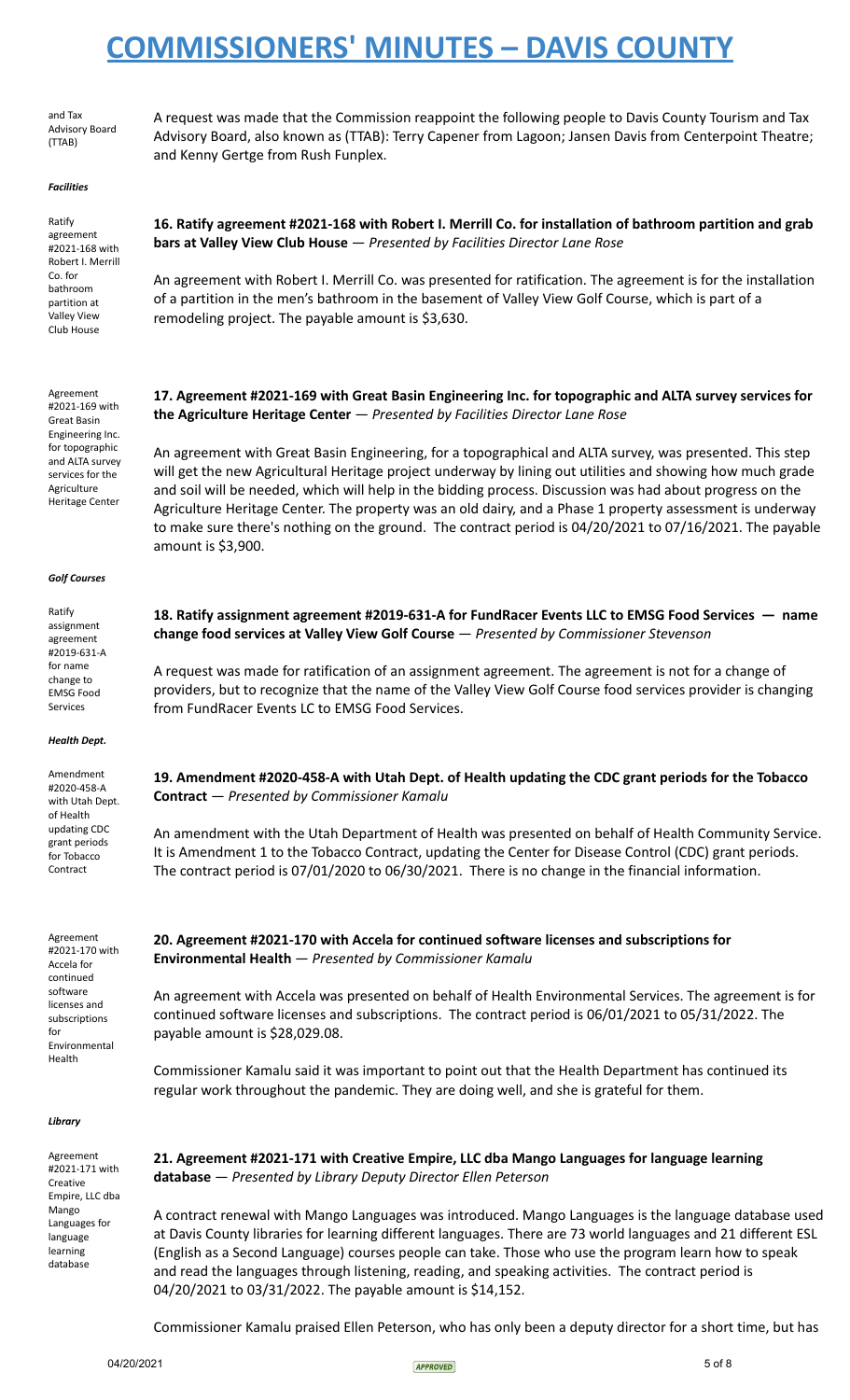already updated the Library's website, and much more.

Amendment #2021-73-A with FFKR Architects Planners II for feasibility study of South Branch Library

### **22. Amendment #2021-73-A with FFKR Architects Planners II for the feasibility study of South Branch Library** — *Presented by Library Deputy Director Matt Goff*

An amendment was introduced to a contract with FFKR Architects Planners II for the feasibility study of the South Branch Library, in Bountiful. The scope of the feasibility study is defined to the status of the building and the programming that occurs there. The reason for the amendment is that the original contract was set to end on April 15 and FFKR needs a few more weeks. The amendment extends the deadline to 05/14/2021.

### *Public Works*

Agreement #2021-172 with M & M Asphalt Services to apply slurry seal to various County roads in Bountiful

Agreement #2021-173 with Mountain States Fence to install chain link fencing and gate from the headwall down the slope of Barton Creek basin in Bountiful

23. Agreement #2021-172 with M & M Asphalt Services to apply slurry seal to various County roads in **Bountiful** — *Presented by Jason Fielding, Public Works Operations Manager*

It was noted that Item 23 was identified incorrectly on the agenda. The agreement is for M & M Asphalt Services to apply a Type III slurry seal to some roads in the south end of the County. The work is to be completed by 06/30/2021. The payable amount is \$81,000.

**24. Agreement #2021-173 with Mountain States Fence to install chain link fencing and gate from the headwall down the slope of Barton Creek basin in Bountiful** — *Presented by Jason Fielding, Public Works Operations Manager*

An agreement with Mountain States Fence was presented. The agreement is for installation of a chain link fence around the inlet structure of the Barton Creek debris basin on the bench of the mountains. This fulfills a requirement of the Department of Dam Safety to fence off inlets to prevent access. The County has had some significant issues with people in the area and had to spend a significant amount of money cleaning up after them. The Department of Dam Safety conducts thorough annual inspections in Davis County. They identified the need to have some protection to keep people from leaving trash in the area and to eliminate any type of hazard. Services are to be completed by 08/31/2021. The payable amount is \$5,830.

Agreement #2021-174 with Mountain States Fence to install chain link fencing and gate from the headwall down the slope of Stone Creek basin in Bountiful

**25. Agreement #2021-174 with Mountain States Fence to install chain link fencing and gate from the headwall down the slope of Stone Creek basin in Bountiful** — *Presented by Jason Fielding, Public Works Operations Manager*

Another agreement with Mountain States Fence was introduced, this one for the installation of chain link fencing and gate from the headwall down the slope of Stone Creek basin. Installation is to be completed by 08/31/2021. The payable amount is \$5,530.

Commissioner Kamalu commented that all three Commissioners and three Public Works employees attended the Roads Conference held by the Utah Association of Counties, where one of the topics was mastic used to deal with wider cracks in roads.

#### *Sheriff's Office*

**Training** Reimbursement Agreement #2021-175 with Christine Louise Barton

**26. Training Reimbursement Agreement #2021-175 with Christine Louise Barton for the Special Functions and Basic Corrections Academy, including wages, benefits, and meals for the academy** — *Presented by Chief Deputy Sheriff Susan Poulsen*

The contract period is 04/20/2021 through 04/20/2023. The receivable amount of \$13,518.

**Training** Reimbursement Agreement #2021-176 with Charles Fredrick Spieth

**27. Training Reimbursement Agreement #2021-176 with Charles Fredrick Spieth for the Special Functions and Basic Corrections Academy, including wages, benefits, and meals for the academy** — *Presented by Chief Deputy Sheriff Susan Poulsen*

The contract period is 04/20/2021 through 04/20/2023. The receivable amount of \$15,282.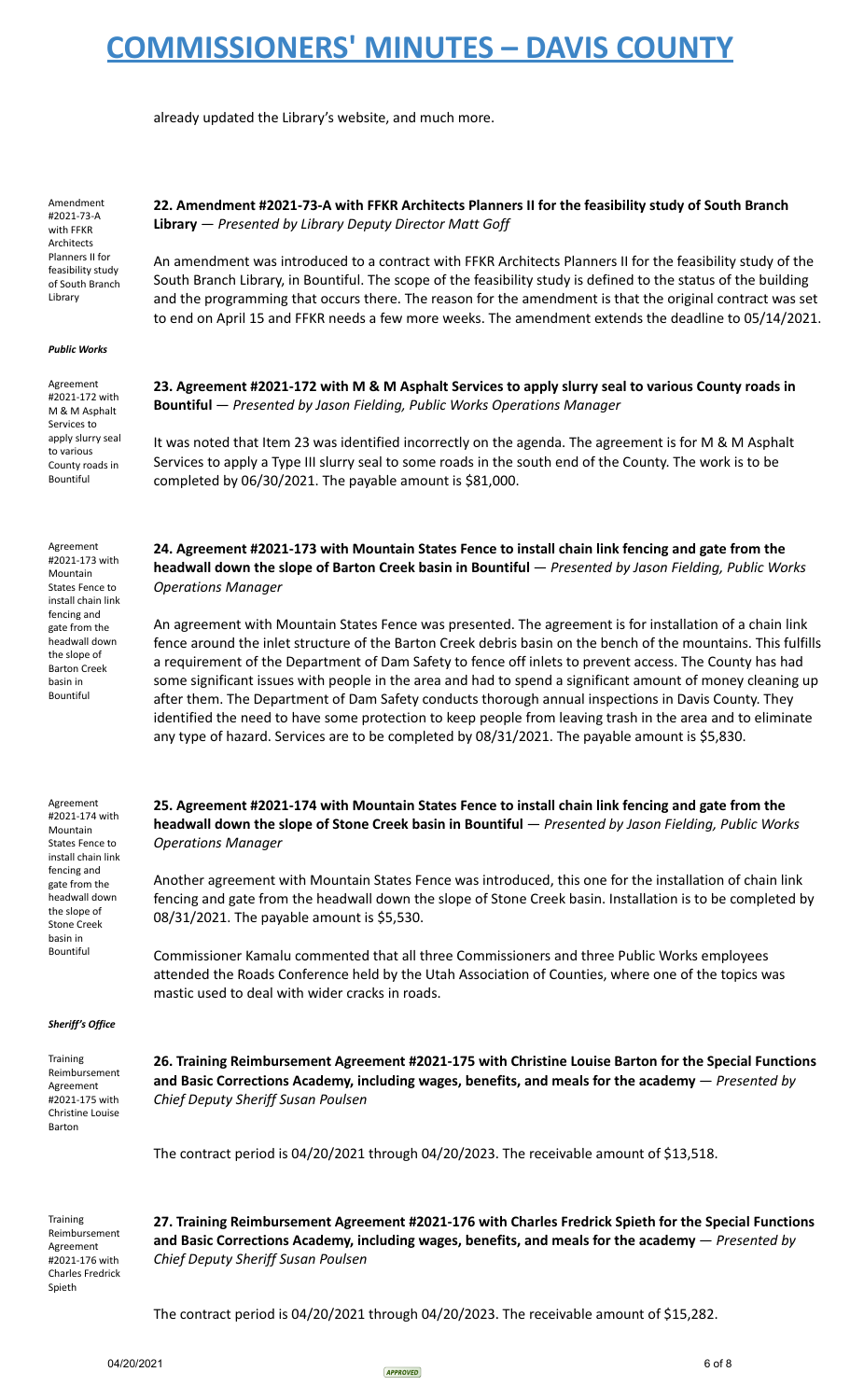Motion to Approve Business and Action Items 2 through 27 as presented: Com. Elliott Seconded: Com. Kamalu All voted Aye

Commissioner Kamalu moved to recess to the Board of Equalization. Commissioner Elliott seconded the motion. All voted Aye.

**BOARD OF EQUALIZATION \_\_\_\_\_\_\_\_\_\_\_\_\_\_\_\_\_\_\_\_\_\_\_\_\_\_\_\_\_\_\_\_\_\_\_\_\_\_\_\_\_\_\_\_\_\_\_\_\_\_\_\_\_\_\_\_\_\_\_\_\_\_\_\_\_\_\_\_\_\_\_\_\_\_\_\_\_\_\_\_\_\_\_\_\_\_\_\_** Property Tax Register Property Tax Register matters were presented by Curtis Koch, Davis County Clerk/Auditor, as follows: **Auditor's Adjustments** Abatements — Four abatements recommended for denial Corrections **—** Four Veteran's Tax Exemptions for 2020 Motion to Approve: Com. Elliott Seconded: Com. Kamalu All voted Aye Commissioner Kamalu moved to reconvene the Commission Meeting. Commissioner Elliott seconded the motion. All voted Aye. **CONSENT ITEMS \_\_\_\_\_\_\_\_\_\_\_\_\_\_\_\_\_\_\_\_\_\_\_\_\_\_\_\_\_\_\_\_\_\_\_\_\_\_\_\_\_\_\_\_\_\_\_\_\_\_\_\_\_\_\_\_\_\_\_\_\_\_\_\_\_\_\_\_\_\_\_\_\_\_\_\_\_\_\_\_\_\_\_\_\_\_\_\_** Indigent Hardship Abatement Register **Indigent Hardship Register** A motion was made to hold hearings for the people listed on the Abatement Register. Motion to Approve: Com. Elliott Seconded: Com. Kamalu All voted Aye Commission Meeting Minutes **Meeting Minutes** Meeting Minutes for March 16, 2021, were presented for approval. Motion to Approve: Com. Kamalu Seconded: Com. Elliott All voted Aye **COMMISSION COMMENTS \_\_\_\_\_\_\_\_\_\_\_\_\_\_\_\_\_\_\_\_\_\_\_\_\_\_\_\_\_\_\_\_\_\_\_\_\_\_\_\_\_\_\_\_\_\_\_\_\_\_\_\_\_\_\_\_\_\_\_\_\_\_\_\_\_\_\_\_\_\_\_\_\_\_\_\_\_\_\_\_\_\_\_\_\_\_\_\_**

> **Commissioner Elliott** commented that spring is in the air, and the West Davis Corridor is on the move. Trucks are rolling and construction includes putting in the pylons. They'll be making their way through West Farmington shortly. As Commissioner Kamalu mentioned, the Commissioners went to a Road show in Vernal, Utah. It was very helpful for the Commissioners to get an understanding of different roads and issues. They also heard from the State delegation, and the Governor came out and signed some bills. Conversations were had with the Department of Natural Resources director about backcountry roads and similar discussions are being held with the Forest Service.